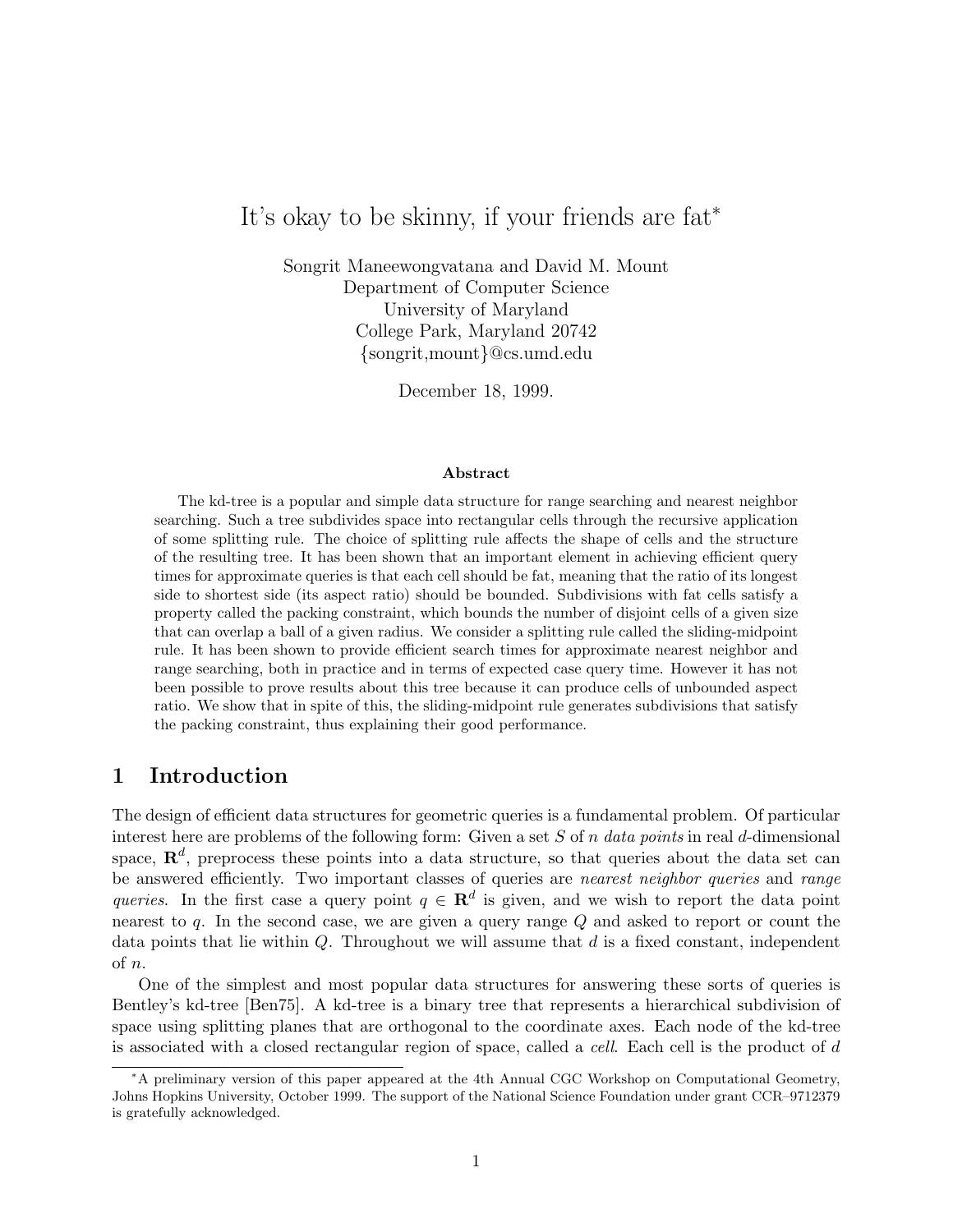closed intervals along each of the coordinate axes. Define the *size* of a cell to be the length of the longest such interval. The root's cell is associated with a bounding hyperrectangle that contains all the points of S. Each internal node is associated with an axis-orthogonal splitting hyperplane. The points of the cell are partitioned to one side or the other of this hyperplane (and points lying on the hyperplane can be placed on either side). The resulting subcells are the children of the original cell. This splitting process is repeated recursively until the number of points is at most one (or more generally a small constant value).

The exact structure of the tree and the associated spatial subdivision depends on a procedure choice of the *splitting rule*, a procedure that selects the splitting hyperplane at each step. Friedman, Bentley, and Finkel proposed the *standard splitting rule* [FBF77], which is among the mostly widely used rules and will be defined in the next section. They showed kd-trees built with this rule can answer nearest neighbor queries in  $O(\log n)$  expected-case time, in any fixed dimension d assuming uniformly distributed data points. Lee and Wong showed that rectangular range search queries can be answered in worst-case  $O(dn^{1-1/d})$  time [LW77].

A number of other splitting rules have been proposed for kd-trees, including those by Arya and Fu [AF00], Silva-Filho [Fil81], Sproull [Spr91], and White and Jain [WJ96]. More generally, there are many data structures for answering geometric queries based on hierarchical spatial subdivisions (see Samet [Sam90]). These include the R-tree and its variants [Gut84, SRF87, BKSS90, RKV95] the vp-tree [Yia93], the TV-tree [LJF94], the X-tree [BKK96], the M-tree [CPZ97], the SR-tree [KS97], the BAR-tree [DGK99].

One of the questions raised by the large number of different data structures is that of determining the essential properties that a hierarchical space partition tree should possess in order to provide efficient search times for these query problems. In [AMN+98] the following list of sufficient properties was presented for any binary space partition tree to guarantee that approximate nearest neighbor queries can be answered efficiently. Define the *aspect ratio* of a rectangular cell to be the ratio of the lengths of its longest and shortest sides.

- The tree has  $O(n)$  nodes,  $O(\log n)$  depth and each node of the tree is associated with at least one data point.
- The cells have bounded aspect ratio of cells.
- Cell complexity is a function only of dimension. (This requirement is so that the distance from the query point to a cell can be computed efficiently.)

In particular, they showed that in any fixed dimension d given a tree satisfying the above requirements<sup>1</sup>  $(1 + \epsilon)$ -approximate nearest neighbor queries can be answered in  $O((1/\epsilon^d) \log n)$ time. In [AM95] it was shown that from these same properties,  $(1+\epsilon)$ -approximate range counting queries could be answered in  $O(\log n + (1/\epsilon)^d)$  time. The standard kd-tree does not satisfy these properties (it may produce cells of unbounded aspect ratio). Arya et al. introduced the BBDtree, which satisfies all of these properties [AMN+98]. However, the BBD-tree has the unpleasant property of producing nonconvex cells. Duncan, Goodrich and Kobourov introduced the BAR-tree, which satisfies these properties and also has convex cells [DGK99]. Recently, Dickerson, Duncan and Goodrich have announced that polylogarithmic query times are possible for approximate queries using a new kd-tree splitting rule [DDG99].

<sup>&</sup>lt;sup>1</sup>The conditions given in  $[AMN<sup>+</sup>98]$  were somewhat more complicated, because they applied to more complex data structure, the BBD-tree. However, this subset of conditions is sufficient for kd-trees.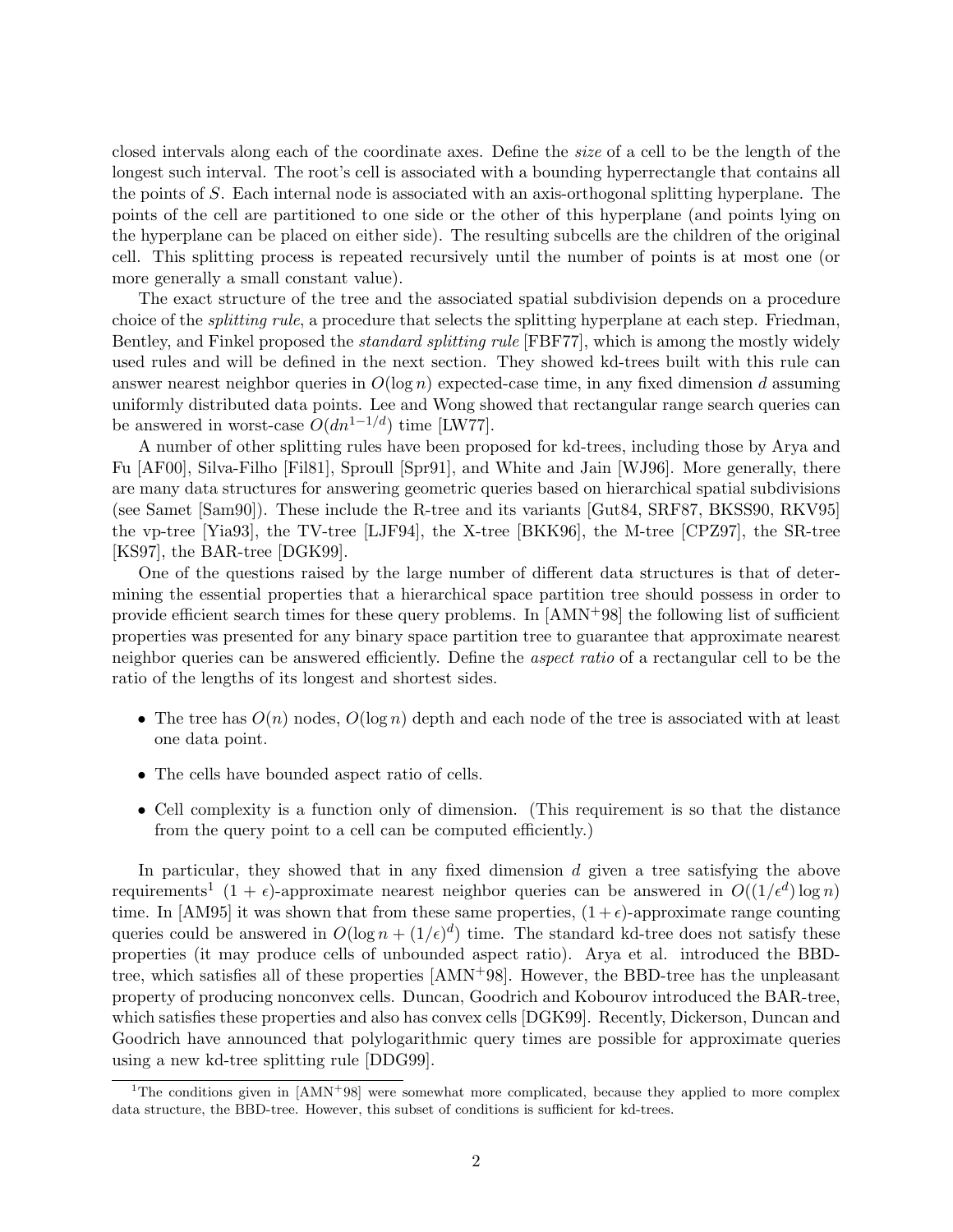However, both the BBD-tree and the BAR-tree have elements that make them significantly more complex than kd-trees. The BBD-tree has cells with disconnected boundaries (each cell is the set theoretic difference of two rectangles, one enclosed within the other), and the BAR-tree uses splitting planes that are not axis-orthogonal. This raises the question of whether similar results can be proved for simpler data structures, and the kd-tree in particular. In this paper, we consider a splitting rule, called the *sliding-midpoint* splitting rule. This rule was originally created for the ANN library as an alternative to the standard kd-tree splitting rule for clustered data sets [MA97]. It was analyzed empirically in [MM99], where it was shown to be significantly more efficient than the standard kd-tree for a number of clustered distributions. Arya and Fu showed that this method is efficient for approximate nearest neighbor searching in the expected case [AF00]. We discuss its basic properties below in Section 2. However, the sliding-midpoint tree can produce cells with unbounded aspect ratio, so called *skinny cells*.

Our main result is that the presence of cells of unbounded aspect ratio in the sliding-midpoint tree need not be an impediment to the efficient processing of queries. In  $[AMN+98]$  it is shown that the search efficiency depends on a result, called the *packing constraint*. It states that the number of pairwise disjoint cells of size at least s that can overlap a ball of radius  $r$  in dimension d is bounded by  $O(r/s)^d$ . This is easy to prove for subdivisions in which all the cells are *fat* (have bounded aspect ratio.) But the sliding-midpoint method does not have this property. We prove that even so, the sliding-midpoint subdivision satisfies the packing constraint.

This result provides a somewhat deeper insight into the essential properties of hierarchical spatial subdivisions, and the extent to which these properties can be relaxed. It shows that a certain degree of skinniness can be tolerated without significantly degrading efficiency. The key property that the sliding-midpoint rule possesses is that every cell that is skinny along some dimension has a neighbor that is fat along this same dimension. Thus each skinny cell has a fat friend. As a result, it is not possible to create a large number of parallel skinny cells, like sheets of paper in a book. The absence of many parallel skinny cells is the key to its efficiency.

## **2 Splitting Rules**

In this section we consider three splitting rules. We begin with two well-known rules. Recall that we have a rectangular cell in  $\mathbb{R}^d$  and an associated set of data points, which lie within the cell.

- **Standard split:** The splitting dimension is chosen to be the one for which the data points have the maximum *spread* (difference between the maximum and minimum values), and the splitting value is chosen to be the coordinate median of the points in that dimension. Friedman, Bentley and Finkel introduced this splitting rule in their definition of the *optimized kd-tree* [FBF77]. This is perhaps the most well-known and widely used splitting method for kd-trees.
- **Midpoint split:** The splitting hyperplane passes through the center of the cell and bisects the longest side of the cell. If there are many sides of equal length, any may be chosen first, say, the one with the lowest coordinate index. If the root cell is a hypercube, then this is just a binary version of the well-known quadtree and octree decompositions.

Observe that in the standard splitting rule, roughly half of the data points are associated with each child. This implies that the tree has  $O(\log n)$  depth and  $O(n)$  nodes. However, cells may have very high aspect ratio (as can be seen in Fig. 3 below). On the other hand, the midpoint tree has the feature that for all cells, the ratio of the longest to shortest side (the *aspect ratio*) is at most 2.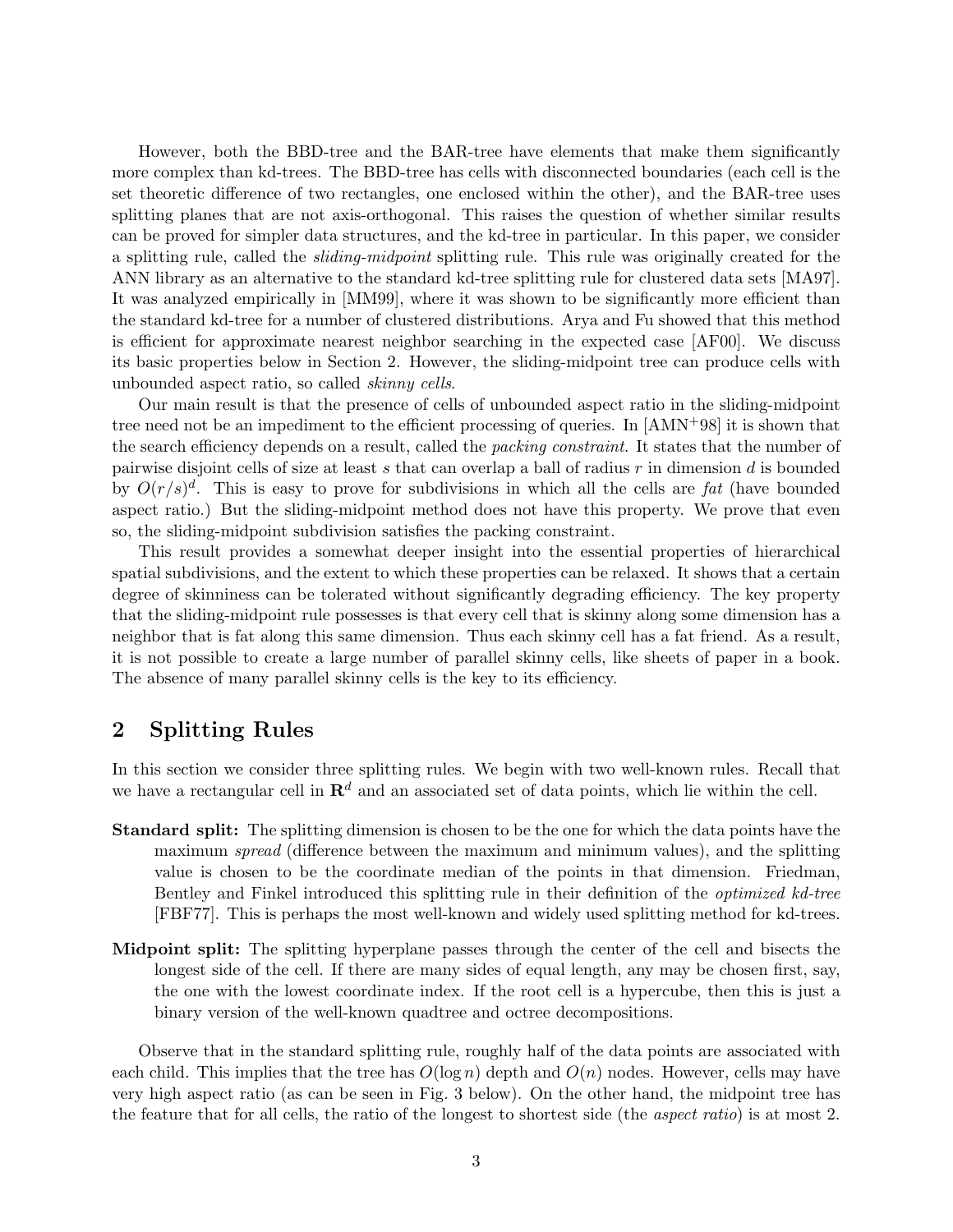Unfortunately, if the data are clustered, it is possible to have many *empty cells*, which contain no data points. This is not uncommon in practice, and for highly clustered point sets may result in trees whose size cannot be bounded as a function of n.



Figure 1: Splitting methods with clustered point sets.

We consider a variant of the midpoint splitting rule, which is designed to provide the same simplicity that makes kd-trees popular, while overcoming some of the shortcomings in the above splitting methods. To understand the problem, suppose that the data points are highly clustered along a few dimensions but vary greatly along some the others (see Fig. 1). The standard kd-tree splitting method will repeatedly split along the dimension in which the data points have the greatest spread, leading to many cells with high aspect ratio. In nearest neighbor processing it is necessary to visit all the leaf cells that overlap the nearest neighbor ball, since any one of them might contain the nearest neighbor. A nearest neighbor query near the center of the bounding square would visit a large number of these cells. The following rule is designed to overcome this.

**Sliding-midpoint:** First a midpoint split is attempted, by considering a hyperplane passing through the center of the cell and bisecting the cell's longest side. If the data points lie on both sides of the splitting plane then the splitting plane remains here. However, if all the data points lie to one side of the splitting plane, then splitting plane "slides" towards the data points until it encounters the first such point. One child is a leaf cell containing this single point, and the algorithm recurses on the remaining points.



Figure 2: Example of the sliding-midpoint rule.

Fig. 2 illustrates this process on a small example. Fig. 3 shows the result of applying all three rules to a large clustered data set in the plane. The presence of cells of high aspect ratio is quite evident in the standard splitting rule, but much less so in the sliding-midpoint rule. The midpoint split only produces cells of bounded aspect ratio, but there are many empty cells. The problem of empty cells becomes more extreme in higher dimensional spaces.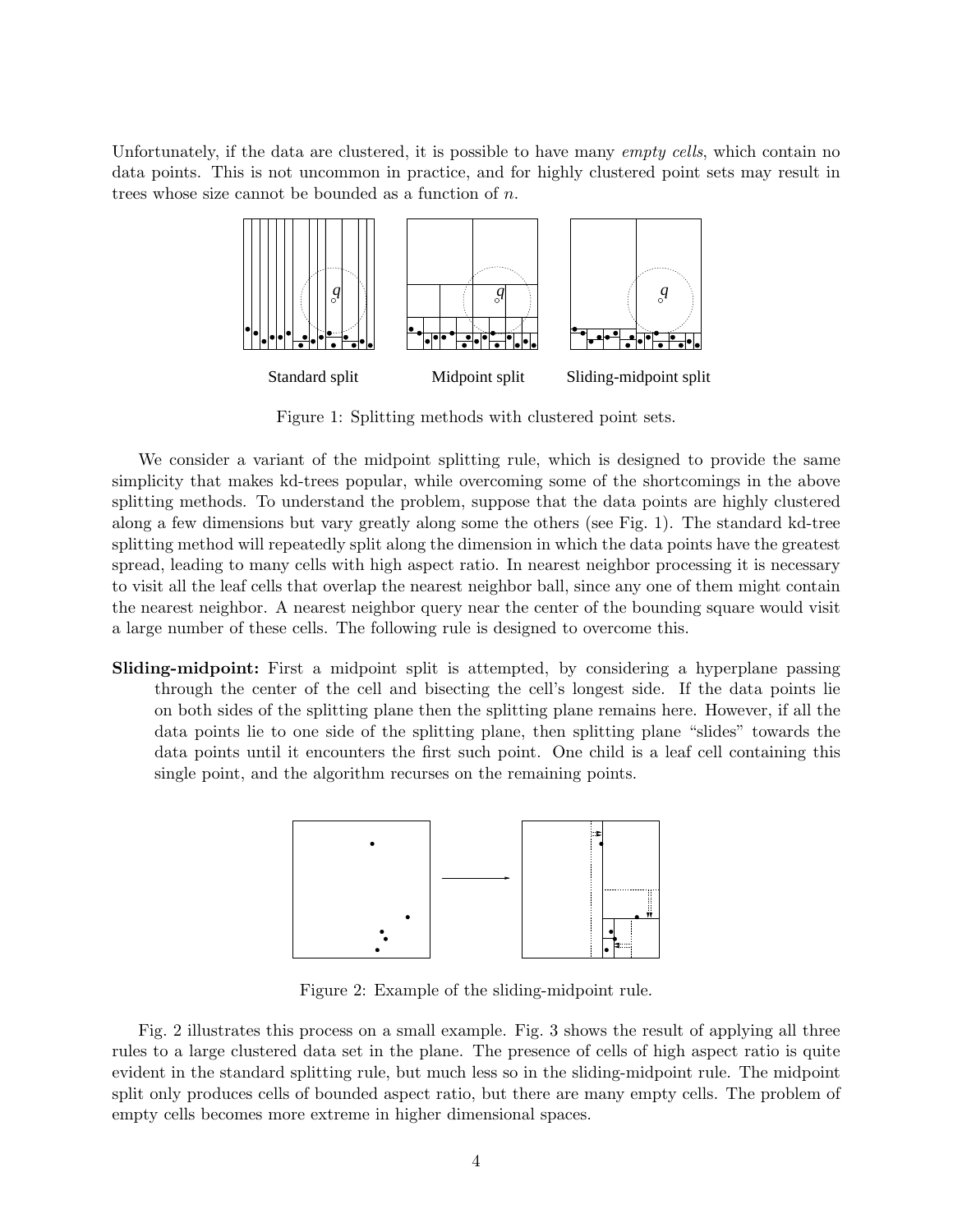

Figure 3: Examples of splitting rules on a common data set.

The sliding-midpoint splitting rule was first introduced in the ANN library for approximate nearest neighbor searching [MA97] and was subsequently analyzed empirically in [MM99]. This method produces no empty nodes, and hence the tree has  $O(n)$  nodes. Although cells may not have bounded aspect ratio, observe that for every cell that skinny along some dimension, its sibling cell is fat along this same dimension. Below we show that this is sufficient to satisfy the necessary packing constraint that fat subdivisions possess. As with the standard kd-tree, this tree can be constructed in  $O(dn \log n)$  time [MM99].

Because there is no guarantee that the point partition is balanced, the depth of the resulting tree may exceed  $O(\log n)$ . In theory this deficiency could be remedied by introducing more complex splitting methods [AF00] or through auxiliary data structures that provide rapid access to unbalanced trees [Fre93, ST83]. However this additional complexity does not seem to be warranted in practice. In our experience with real data sets in higher dimensions, we have observed that the depth of the search tree (which is typically  $O(\log n)$ ) seems to be less of a dominating factor in running time than the number leaves visited in the search (which is typically grows exponentially with dimension, and can be heavily influenced by aspect ratio).

#### **3 Packing Lemma for Sliding-Midpoint**

In this section we prove that kd-trees built using sliding-midpoint satisfy property the *packing constraint.* For any positive integer m, define a d-dimensional  $L_m$  *Minkowski ball* of radius r centered at some point  $c \in \mathbb{R}^d$  to be the open set of points  $x \in \mathbb{R}^d$  such that

$$
\left(\sum_{i=1}^d (x_i - c_i)^m\right)^{1/m} < r.
$$

For example, an  $L_2$  ball is just the interior of a hypersphere in  $\mathbb{R}^d$ . In the proof we will use the (easily verified) fact that any  $L_m$  ball of radius r can be enclosed within a hypercube of side length 2r.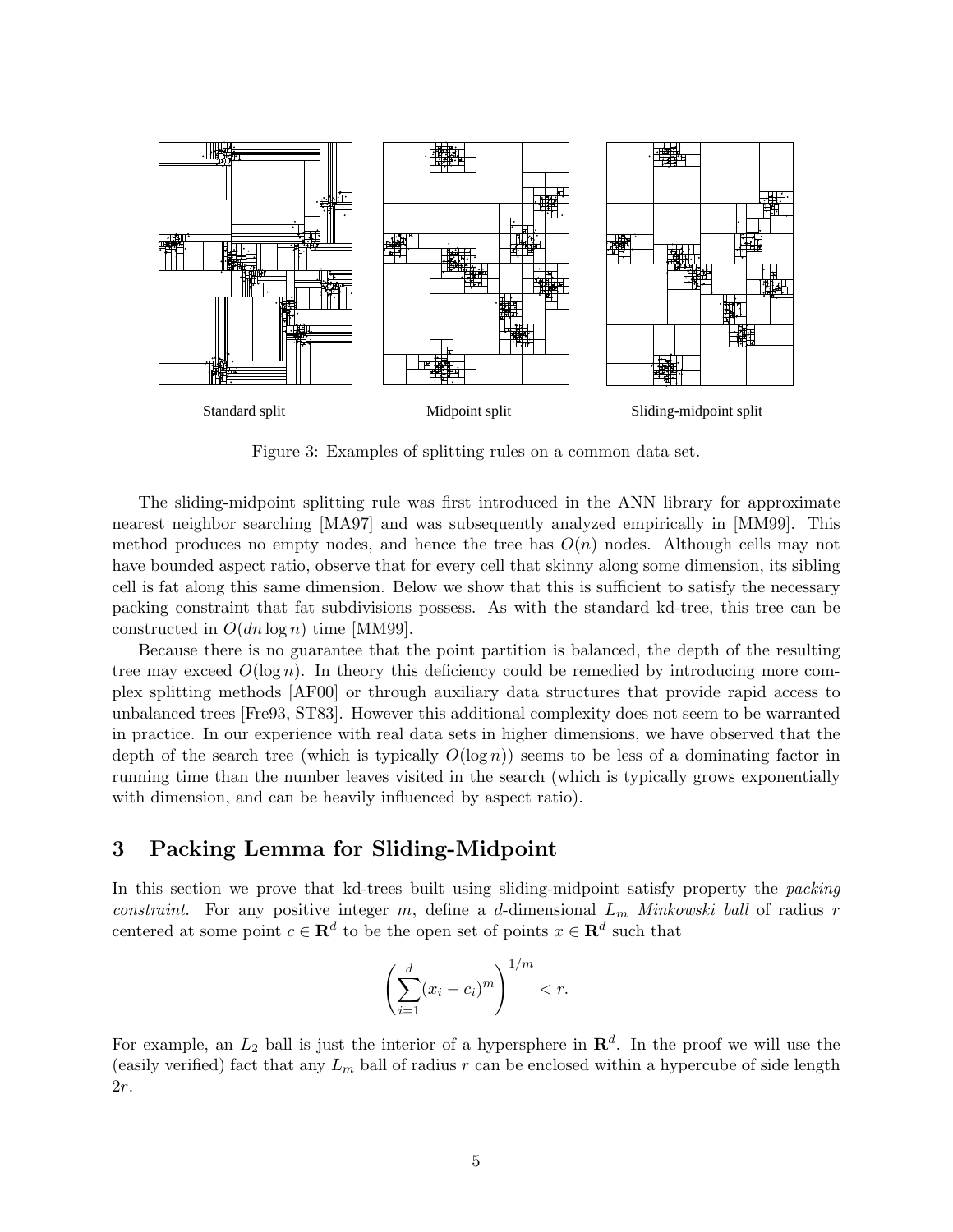**Lemma 3.1.** (Packing Constraint) *Consider any set* C *of cells of the sliding-midpoint tree with pairwise disjoint interiors, each of size at least* s *and each intersecting a Minkowski ball* B *of radius r*. Then C is of size at most  $d\left(1 + \left\lceil \frac{4r}{s} \right\rceil\right)^d$ .

Before giving the proof, we note that except for the leading factor of  $d$ , this is essentially the same packing bound proved in [AM95] for the BBD-tree.

#### **Proof**

In [AMN+98] it is shown that the number of axis-aligned rectangles with pairwise disjoint interiors and of side length at least  $s/2$  that can overlap a Minkowski ball of radius r (or generally any object that can be enclosed within a hypercube of side length  $2r$ ) is at most  $(1 + \lceil 4r/s \rceil)^d$ . We will replace each cell  $c \in C$  with a hypercube of side length  $s/2$  that intersects B. We will show that these hypercubes can be partitioned into d classes so that no two hypercubes in the same class intersect one another. The result follows by applying the above fact to the hypercubes in each class.

Consider any cell  $c \in C$ . A side of c is *long* if its length is at least  $s/2$  and *short* otherwise. Our approach will be to define a top-down process, which starts at the root cell of the kd-tree. We number the classes from 1 to d. Throughout the process's execution we will maintain the invariant that if a cell's hypercube is assigned to class  $i$ , then this cell is long along dimension  $i$ .

Consider a cell c that overlaps  $B$ , is not in  $C$ , but has a descendent in  $C$ . Since c has a descendent in  $C$  and all the cells of  $C$  are of size at least  $s$ , it follows that the longest side of  $c$ (the side to be split) is of length at least s. Thus, at least one of its children will be long along its splitting side.

First suppose that c is subdivided along some dimension i in such a way that both children are long along dimension i. (This will certainly happen for a midpoint split, but might not happen for a sliding split.) Let  $c_0$  and  $c_1$  be c's children. Since both children are long along dimension i, we may place the hypercubes for the subtree rooted at  $c_0$  so that they lie on one side of the splitting hyperplane and the hypercubes for the subtree rooted at  $c_1$  to lie on the other. Thus, there will be no overlap between these two sets of hypercubes. If  $c_0$  and/or  $c_1$  are in C, then we assign them to class i and place their hypercubes so they overlap  $B$ . This satisfies the above invariant. See Fig.  $4(a)$ .



Figure 4: Proof of the packing constraint.

On the other hand, suppose that  $c$  is subdivided along dimension  $i$  such that one child  $c_0$  is short along dimension i (and hence the other  $c_1$  must be long). This can only arise as the result of a sliding operation, implying that  $c_1$  is a leaf cell. If  $c_1$  is in C, then we assign its hypercube to class  $i$  and place it so that it lies to one side of the splitting hyperplane, and overlaps the ball. By our invariant no cells of C in the subtree rooted at  $c_0$  will be assigned to class i (since they are all short along this side). Therefore there is no possibility of overlap within the same class between  $c_1$ 's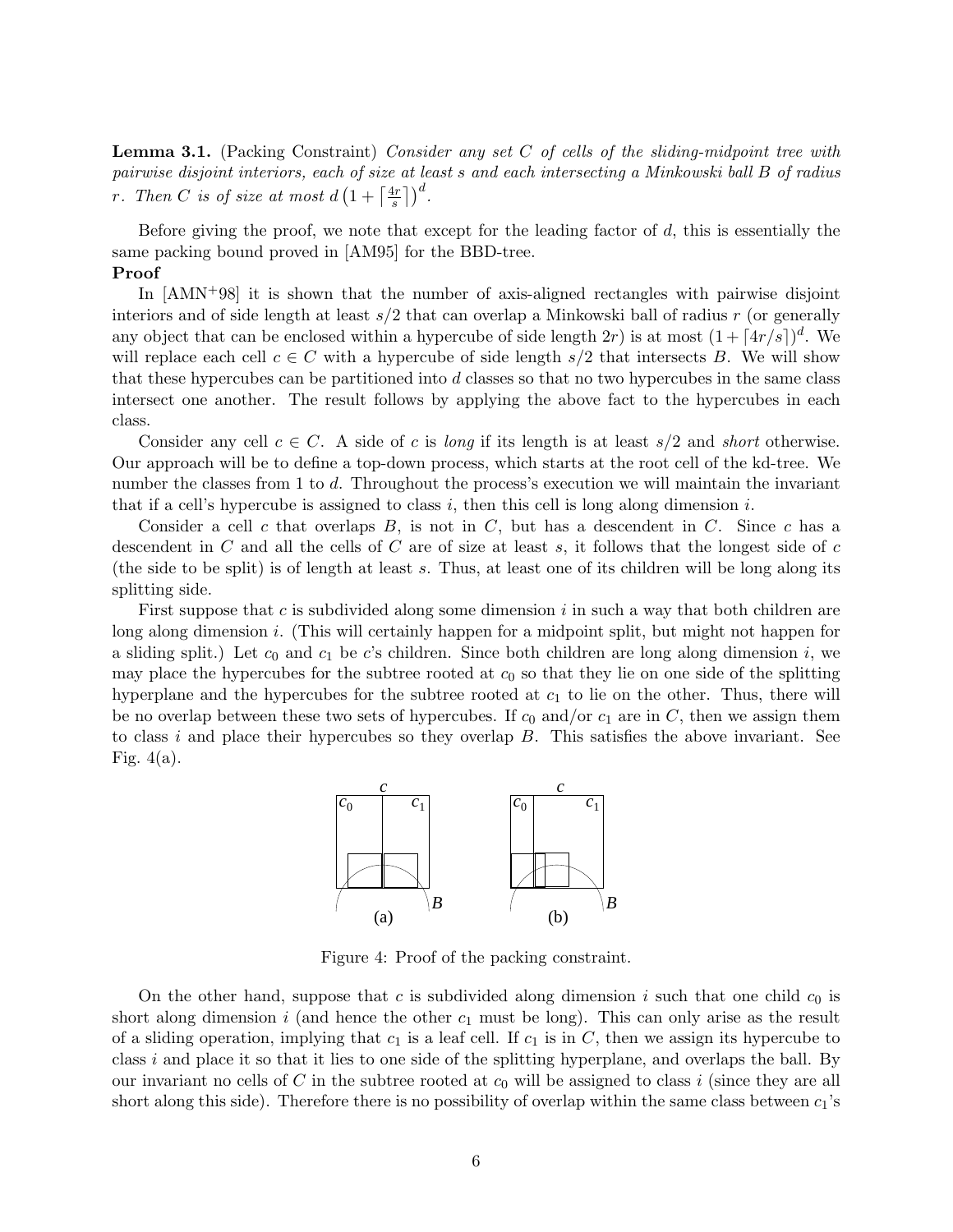hypercube and any hypercubes nested within  $c_0$ . If  $c_0$  is in C, then by definition of C its longest side j is of length at least s. Assign it to class j. This satisfies the above invariant.

In summary, by applying this process top-down to the kd-tree, we can replaced each cell in C with a hypercube and an associated class, such that no two hypercubes in the same class intersect one another, and all hypercubes intersect B. Applying the rectangle packing result from  $[AMN+98]$ to each class completes the proof.  $\Box$ 

# **4 Concluding Remarks**

We have shown that the sliding-midpoint kd-tree, satisfies the packing constraint, in spite of the fact that its cells are not of bounded aspect ratio. The worst-case analyses appearing in [AMN+98] for approximate nearest neighbor searching and [AM95] for approximate range searching, are based on only two properties of the BBD-tree data structure, its  $O(\log n)$  depth and the packing constraint. Although the sliding-midpoint tree is not necessarily of logarithmic depth, in our practical experience with the data structure we found that the depth of the tree was  $O(\log n)$  for all data sets we tested [MM99]. Furthermore, empirically measured running times tended to depend much more heavily on the number of leaf cells visited than on any other aspect of the tree. Thus, the results of this paper helps to explain the good practical performance of this splitting rule.

We suspect that kd-trees and their variants will continue to be popular data structures in practice because of their simplicity and flexibility. Given this, an obvious open problem is to determine the splitting rules that provide the best performance for both exact and approximate queries. This study provides some insight as to what properties such a tree should possess.

## **5 Acknowledgements**

We would like to thank Sunil Arya for many helpful conversations and suggestions.

### **References**

- [AF00] S. Arya and H. Y. Fu. Expected-case complexity of approximate nearest neighbor searching. In *Proceedings of the 11th ACM-SIAM Symposium on Discrete Algorithms*, 2000. To appear.
- [AM95] S. Arya and D. M. Mount. Approximate range searching. In *Proc. 11th Annu. ACM Sympos. Comput. Geom.*, pages 172–181, 1995.
- [AMN<sup>+</sup>98] S. Arya, D. M. Mount, N. S. Netanyahu, R. Silverman, and A. Wu. An optimal algorithm for approximate nearest neighbor searching. *Journal of the ACM*, 45:891–923, 1998.
- [Ben75] J. L. Bentley. Multidimensional binary search trees used for associative searching. *Communications of the ACM*, 18(9):509–517, 1975.
- [BKK96] S. Berchtold, D. A. Keim, and H.-P. Kriegel. The X-tree: An index structure for high-dimensional data. In *Proc. 22nd VLDB Conference*, pages 28–39, 1996.
- [BKSS90] N. Beckmann, H.-P. Kriegel, R. Schneider, and B. Seeger. The R∗-tree: An efficient and robust access method for points and rectangles. In *Proc. ACM SIGMOD Conf. on Management of Data*, pages 322–331, 1990.
- [CPZ97] P. Ciaccia, M. Patella, and P. Zezula. M-tree: An efficient access method for similarity search in metric spaces. In *Proc. 23rd VLDB Conference*, pages 426–435, 1997.